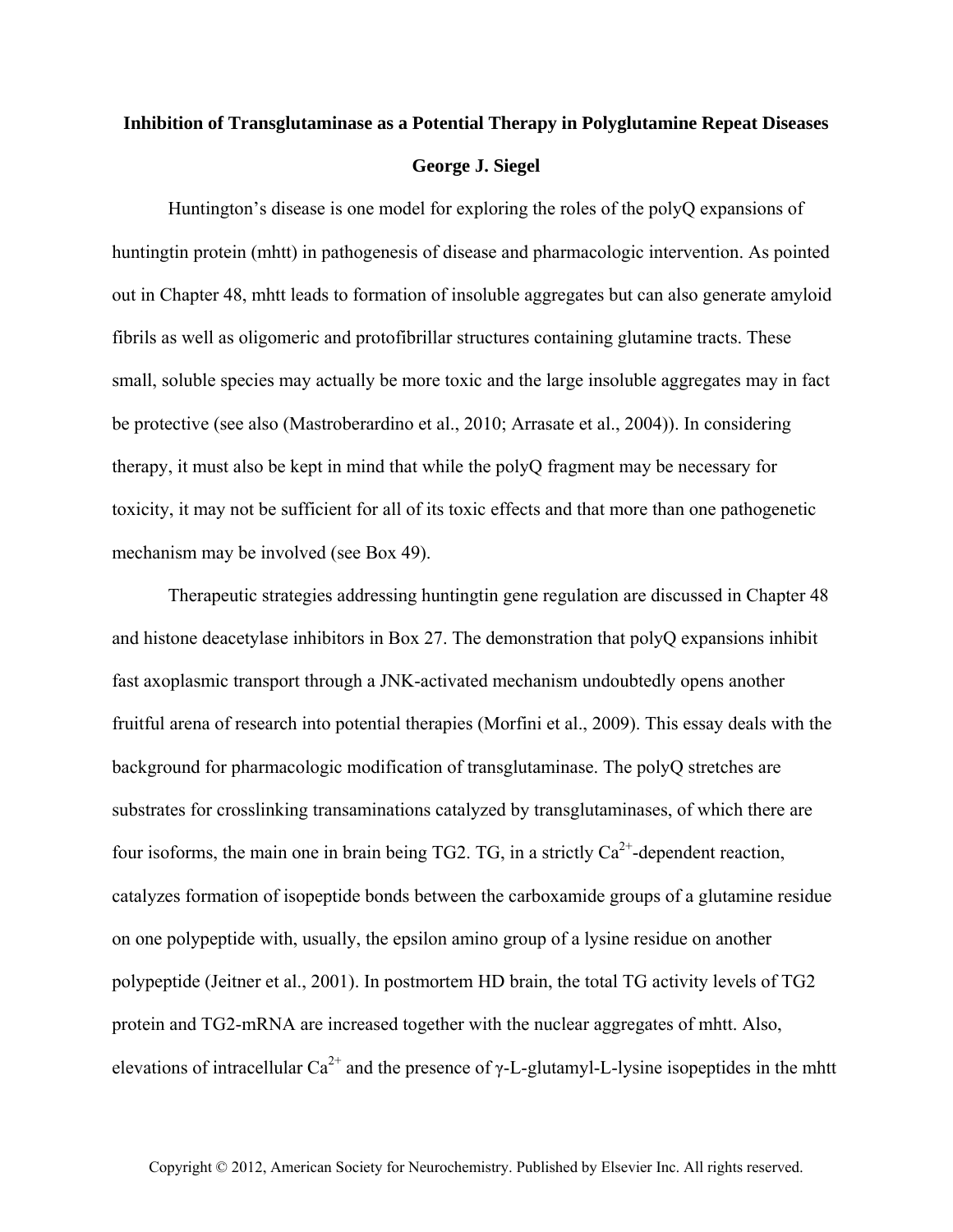aggregates are consistent features in HD brain. Moreover, CSF from HD patients contains elevated quantities of γ -glutamyl isopeptides. These facts are all consistent with upregulation of TG2, increased Ca<sup>2+</sup> activation of TG2 and increased formation of  $\gamma$ -glutamyl-lysine crosslinkages in HD brain. Elaboration of inflammatory factors and glutamate excitotoxicity with attendant large increases in intracellular  $Ca^{2+}$ , which occur in HD brain, may lead to the upregulation of TG2. There is also evidence that mhtt enhances  $Ca^{2+}$  release from endoplasmic reticulum, another potential source for activation of TG2 (Jeitner et al., 2001; Jeitner et al., 2009). Thus, increased TG2 activity may result in toxicity in HD through unregulated transglutamination cross-linking of the polyQ with other polypeptides.

To elucidate the role of TG2 in HD, Mastroberardino et al., (2002) generated a transgenic HD mouse model (R6/1) that was also null or heterozygous for TG2. The deletion of TG2 led to significant reductions in the losses of body weight and brain weight, with increases in life span and improvement in motor behavior of the mhtt animals. TG2 ablation also led to large reductions in overall neuronal cell death and reductions in brain isopeptides but also, paradoxically, to an increased number of neuronal intranuclear insoluble aggregates. This suggested that TG2 catalyzed-crosslinking leads to toxicity but not to the formation of the insoluble aggregates and that the non-covalently formed aggregates are probably protective. A direct proof of the toxicity of diffuse polyQ expansions and the protective role of the insoluble aggregates of mhtt was demonstrated in cultured rat striatal neurons by Arrasate et al. (2004).

McConoughey et al. (2010), through a variety of experiments with transgenic mouse, cellular and *Drosophila* models expressing mhtt, showed that (1) TG2 acts in the nucleus to repress transcription factors for key metabolic enzymes; (2) TG2 activity impedes restoration of energy homeostasis after metabolic stresses (such as poisoning with 3-nitrophenol (3-NP),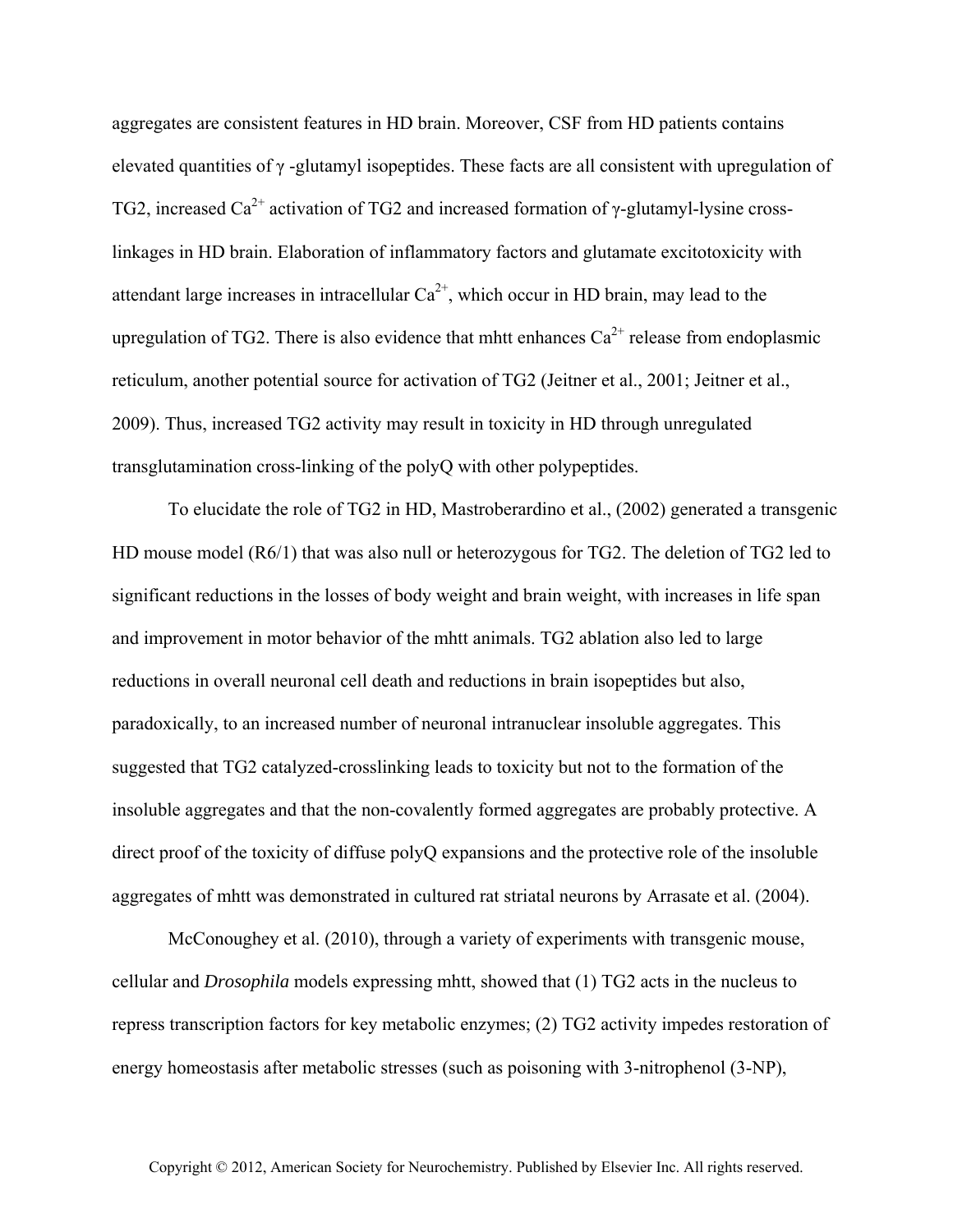deprivation of glucose or oxygen); (3) TG2 inhibition or genetic ablation in mhtt-expressing cells increases mRNA for PGC-1a and *cyto c*, prolongs survival, and normalizes expression of metabolic genes and clusters of other genes; and (4) induces resistance to 3-NP. These experiments are described and referenced in detail (McConoughey et al., 2010). Transcription factors controlling the majority of nuclear-encoded mitochondrial proteins (such as SP-1, Nrf-1 and CREB) have glutamine-rich activator domains and are candidates for TG2-catalyzed crosslinking.

Therefore, investigators have explored the potential of specific TG2 inhibitors. Groups of TG2 inhibitors include siRNA, various small amine-bearing compounds and peptide-based inhibitors. Cystamine, the most widely studied, produces beneficial effects in transgenic mice. However, it also has effects independent of TG2 inhibition, including caspase-3 inhibition and increases in glutathione. However, cystamine is converted to cysteamine, which inhibits transcription of TG. High throughput screening is used to select rationally designed inhibitors that show beneficial effects in model systems (Morfini et al., 2009). One such inhibitor found through peptide screening is termed ZDON (gln-val-pro-leu). It has a higher affinity for TG2 than for TG1 or TG3 and in micromolar concentrations selectively inhibits TG2 in intact striatal neurons in Q7 and Q111 lines *in vitro*, while not inhibiting caspase-3 or raising glutathione levels. ZDON is considered a promising initial tool for developing therapy for HD (McConoughey et al., 2010).

## **References**

Arrasate et al., 2004, Oct 14 M. Arrasate, S. Mitra, E.S. Schweitzer, M.R. Segal, S. Finkbeiner, Inclusion body formation reduces levels of mutant huntingtin and the risk of neuronal death. Nature. 431 (7010) (2004) 805–810.